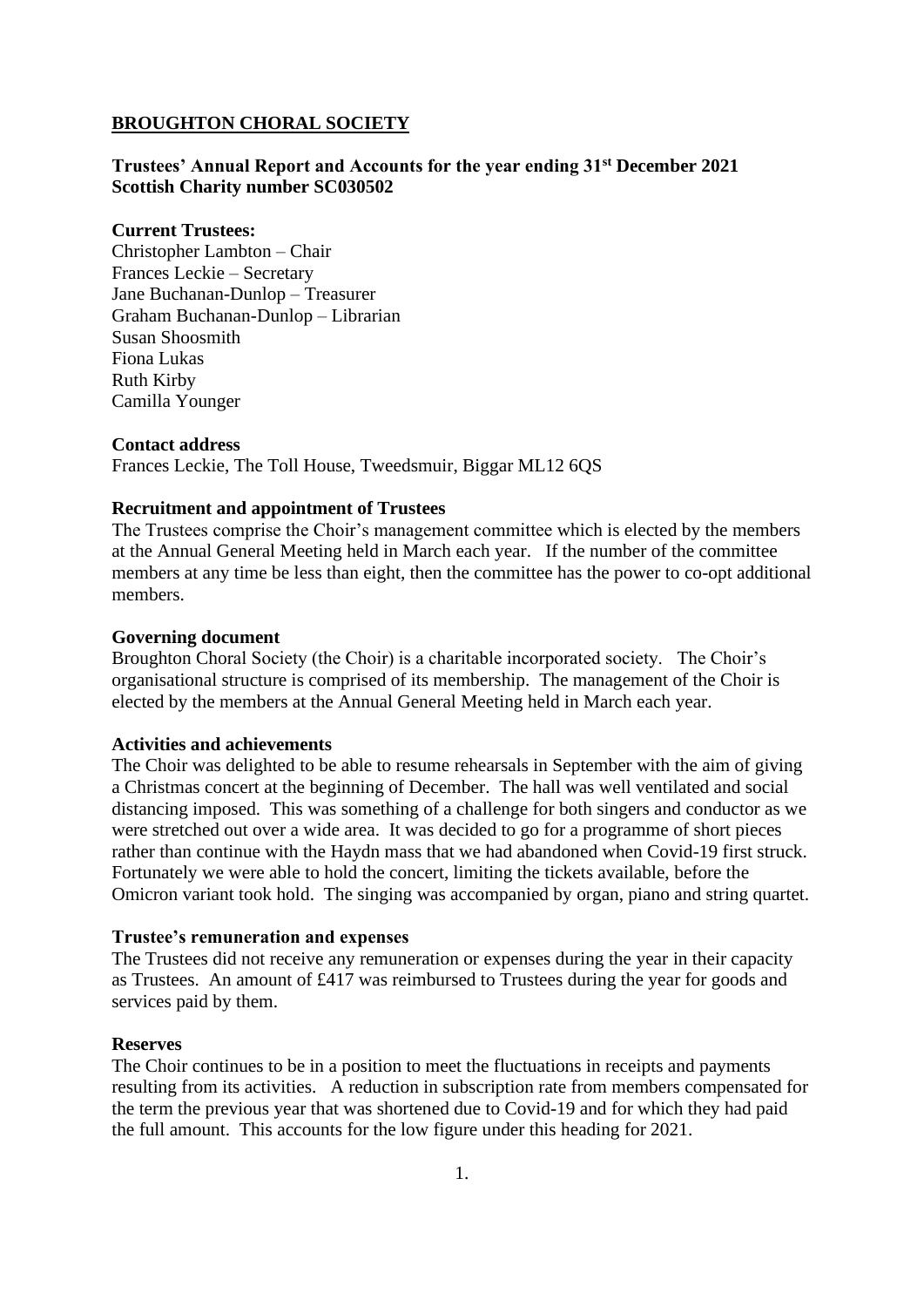Approved by the Trustees and signed on their behalf

Christopher Lambton Chair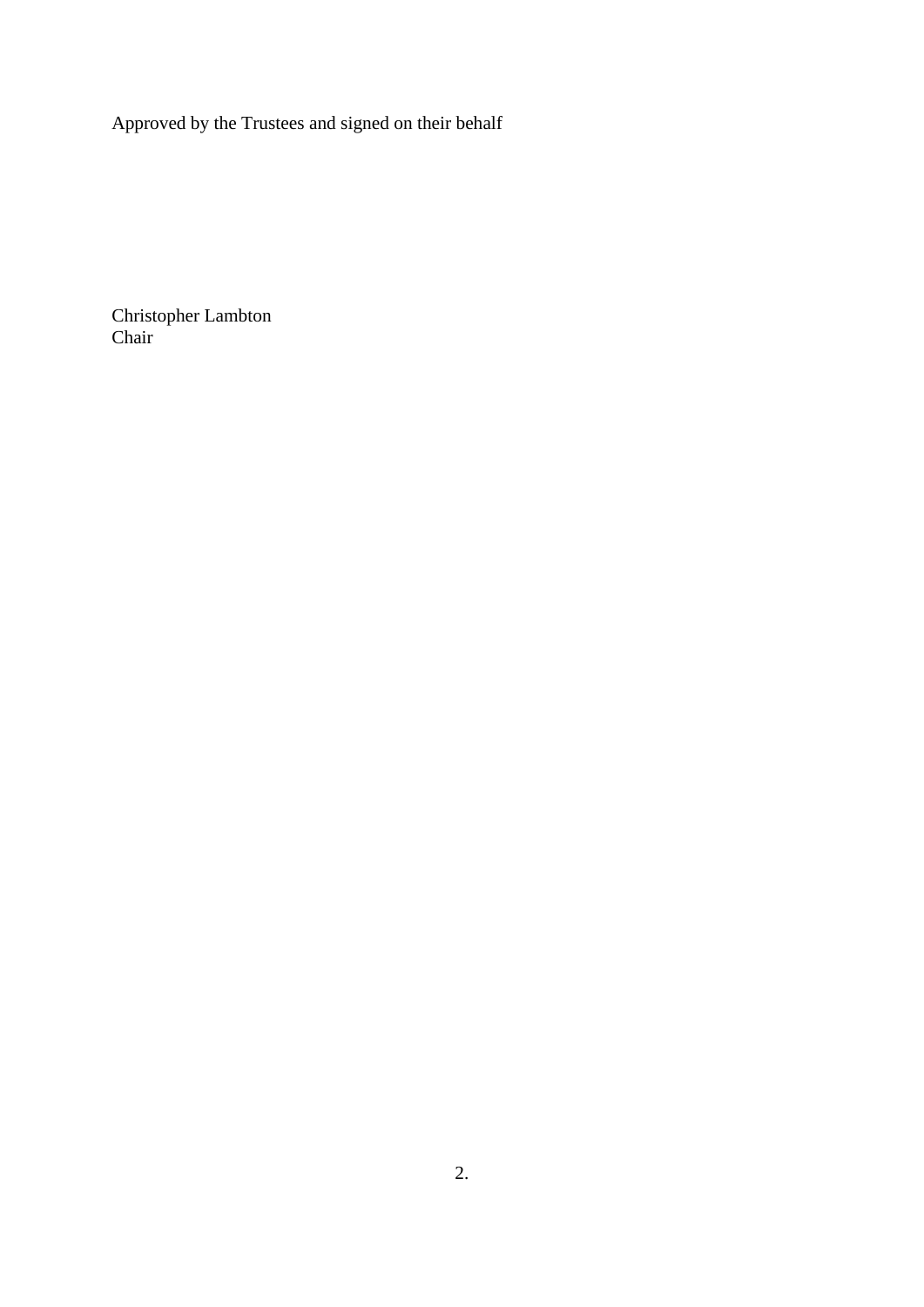## **BROUGHTON CHORAL SOCIETY**

# **Receipts and Payments Account for year ended 31st December 2021**

|                                                                | 2021<br>£      | 2020<br>£      |
|----------------------------------------------------------------|----------------|----------------|
| <b>Receipts</b>                                                |                |                |
| <b>Donations received:</b>                                     |                |                |
| Membership subscriptions                                       | 380            | 1755           |
| Gift Aid on subscriptions                                      | $\theta$       | 308            |
| <b>Bank</b> interest                                           | 3              | 3              |
| Donation                                                       | 30             | $\overline{0}$ |
| Gross receipts from other activities:                          |                |                |
| Concert – tickets                                              | 720            | $\theta$       |
| Hire of music to other choirs                                  | 30             | 60             |
| Refund of postage on above                                     | 12             | 18             |
| Rehearsal refreshment proceeds                                 | $\theta$       | 109            |
|                                                                | 1175           | 2253           |
| <b>Payments</b><br>Payments relating to charitable activities: |                |                |
| Hall hire                                                      | 490            | 245            |
| Postage/miscellaneous                                          | $\theta$       | 68             |
| Conductor & accompanist honoraria                              | 30             | 800            |
| Rehearsal refreshments                                         | 59             | 79             |
| Insurance                                                      | 95             | 91             |
| Making Music subscription                                      | 98             | 89             |
| <b>Expenses for fundraising activities:</b>                    |                |                |
| Concert: musicians, hall hire, refreshments                    | 707            | 500            |
| <b>Payments relating to assets:</b>                            |                |                |
| Purchase of music/catering equipment/music stand lights        | $\overline{0}$ | 441            |
|                                                                | 1479           | 2313           |
| Surplus (deficit) for year                                     | (304)          | (60)           |